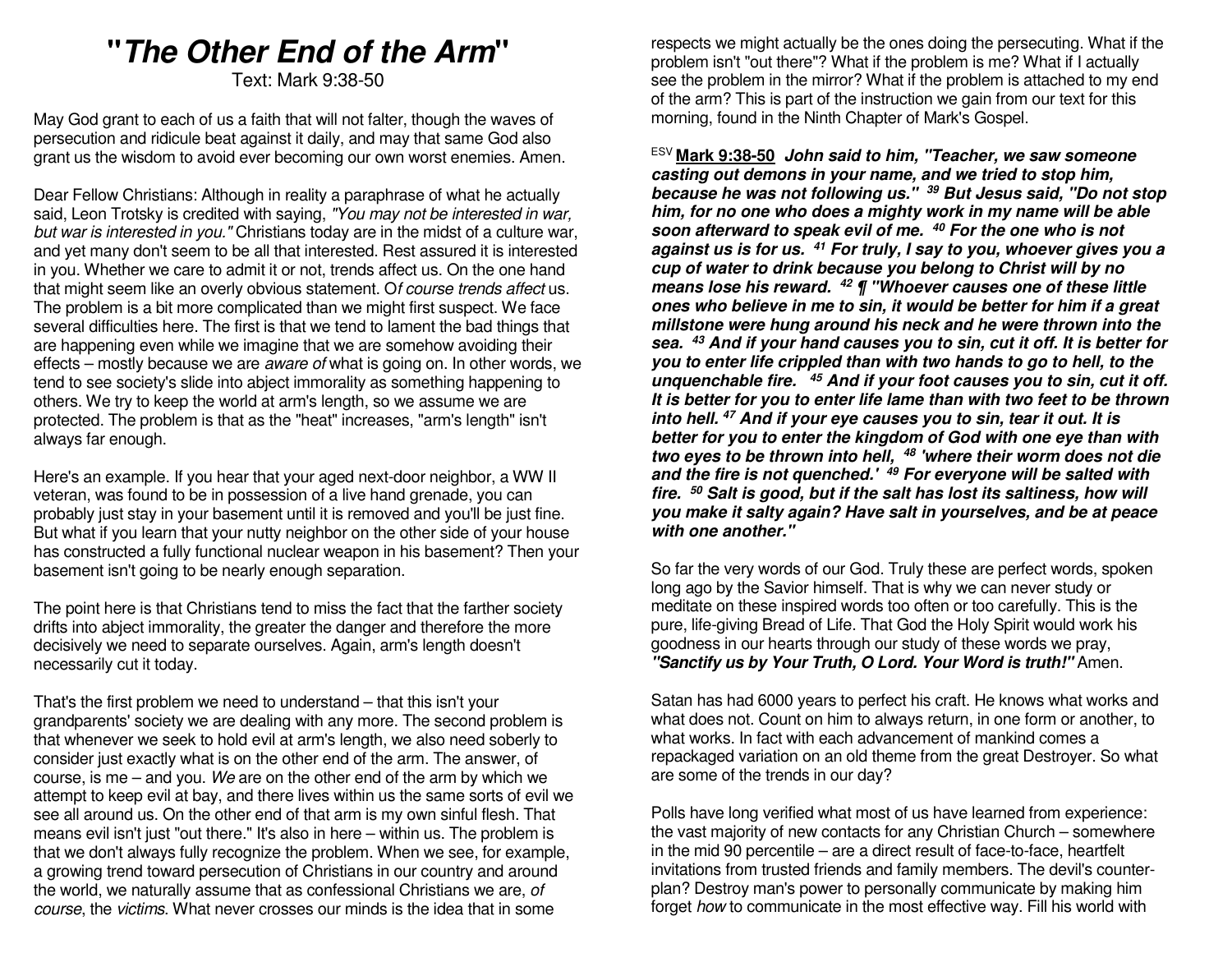the impersonal – with whatever form of communication is most easily overlooked, ignored, deleted. Teach man to text, tweet, Facebook, and email. Again, make it as impersonal as possible and as easily dismissed as possible. Share everything… and nothing – nothing, that is, of real, lasting, spiritual value.

Next problem for Satan: the availability of God's Word. Where once man yearned for the Word of God that he could not possess, now technology allows the gospel to be carried to nearly every corner of the world – instantly. The devil's solution to that problem? Destroy man's ability to concentrate in the absence of entertainment. Knowing that it takes a certain amount of work or effort to actually listen to God's Word and to apply it personally, his solution was to deaden mankind to whatever is not exciting, new, energizing, and stimulating. His reasoning is disturbingly accurate: who would ever want to sit and listen to someone talk when he could be killing Nazi Zombies, or being wowed by the latest viral video, or being dazzled by a non-stop, actionpacked, tear-jerking feature film.

All of this makes it clear that Christians need to ask their God for divine wisdom. Daily. It needs to be a staple of our daily prayer-life if we are ever to have a chance at recognizing and counteracting the demonic threats that imperil our very souls on a daily basis. Our Savior in our text communicated to us in unforgettable words just how radical our separation from sin needs to be: **"And if your hand causes you to sin, cut it off. It is better for you to enter life crippled than with two hands to go to hell, to the unquenchable fire. 45 And if your foot causes you to sin, cut it off. It is better for you to enter life lame than with two feet to be thrown into hell. 47 And if your eye causes you to sin, tear it out. It is better for you to enter the kingdom of God with one eye than with two eyes to be thrown into hell, <sup>48</sup> 'where their worm does not die and the fire is notquenched.'"**

What exactly is Jesus advocating here – that you gouge out an eye if you glance lustfully at someone who is not your spouse, or covet some possession not your own? He is rather teaching us that separation from sin is almost never a simple, painless process. Most Christians are aware of just how seductive and addictive sinful pleasures can be – from loving to gossip to sexual immorality. Sin often feel good, feels right. You will also therefore understand how cutting such things from your life can feel almost like cutting away a part of yourself, so painful or difficult is the separation. Stated from a little different perspective, the problem is no longer sin – since Christ has broken the death-grip or slavery of sin. The problem is us, and whether or not we invite sin into our lives as a permanent, welcome houseguest. We are saved by God's grace through faith in Jesus Christ, but sin has the terrible power to erode and eventually destroy that saving faith. That's the one end of the arm – the evil that we want to push from our lives.

What about the other end? Our text also deals with another very real problem, and once again the problem isn't just "out there"; the problem is me. We pick up in our text with the disciples approaching Jesus in a bit of a righteous dither. Apparently someone in the area had been using Jesus' name to cast out demons. The nerve. Wait. Wasn't that a good thing? Why would any follower of Jesus be upset with someone using Jesus' name to do good, to resist the devil and weaken his power over human beings? The disciples evidently believed that Jesus' name had a sort of copyright that protected it from being used by those outside of their intimate circle of followers. You can see here a bit of the petty jealousy that crops up in the disciples in Jesus' inner circle from time to time. They seemed to have lost sight of the object (defeating Satan and winning souls for Christ) because they were too preoccupied with the rules and regulations of the game.

As a conservative Lutheran Church body, we face exactly the same threat. We can lose sight of the souls and the goals, and spend ourselves quarrelling about rules, procedures, and mannerisms. In effect, we forget the trees because we claim to be interested in the forest. We also expend a tremendous amount of energy warring against our allies.

So we ask again: "Is there persecution against Christians today?" Of course, but again we have to also ask the thematic question of our sermon for this morning. Because of the errors they promote, we are commanded to keep those who teach contrary to God's Word at arm's length, but what about the other end of that arm?

Don't underestimate either the importance or the difficulty of the problem that we face as confessional Christians living as we do in an increasingly Godless society. The disciples in our text wanted to make the problem go away by over-simplifying it: If anyone is not a part of our little group, they are enemies. In our text, Jesus lets them (and us) know that it's not that simple. In fact what he teaches here is often hard for confessional Christians to hear. It makes our job infinitely more complex. We cannot fellowship with those who teach falsely, but we are not supposed to prevent or hinder the work they do in Christ's name. **"The one who is not against us is for us."**

Note however the perfect balance struck by our perfect Savior in our text. Three separate truths provide that balance. Remove any one, and the balance is destroyed. On the one hand, Jesus told his disciples not to hinder the man from doing what he was doing. **"For the one who is not against us is for us."** That's the first truth, and it should actually be most comforting both to acknowledge that truth and to keep it in mind. God accomplishes his good pleasure in a number of different ways. Yet there would have been no balance had Jesus left it at that. Satan would have been given too great a beachhead from which to mount attacks of all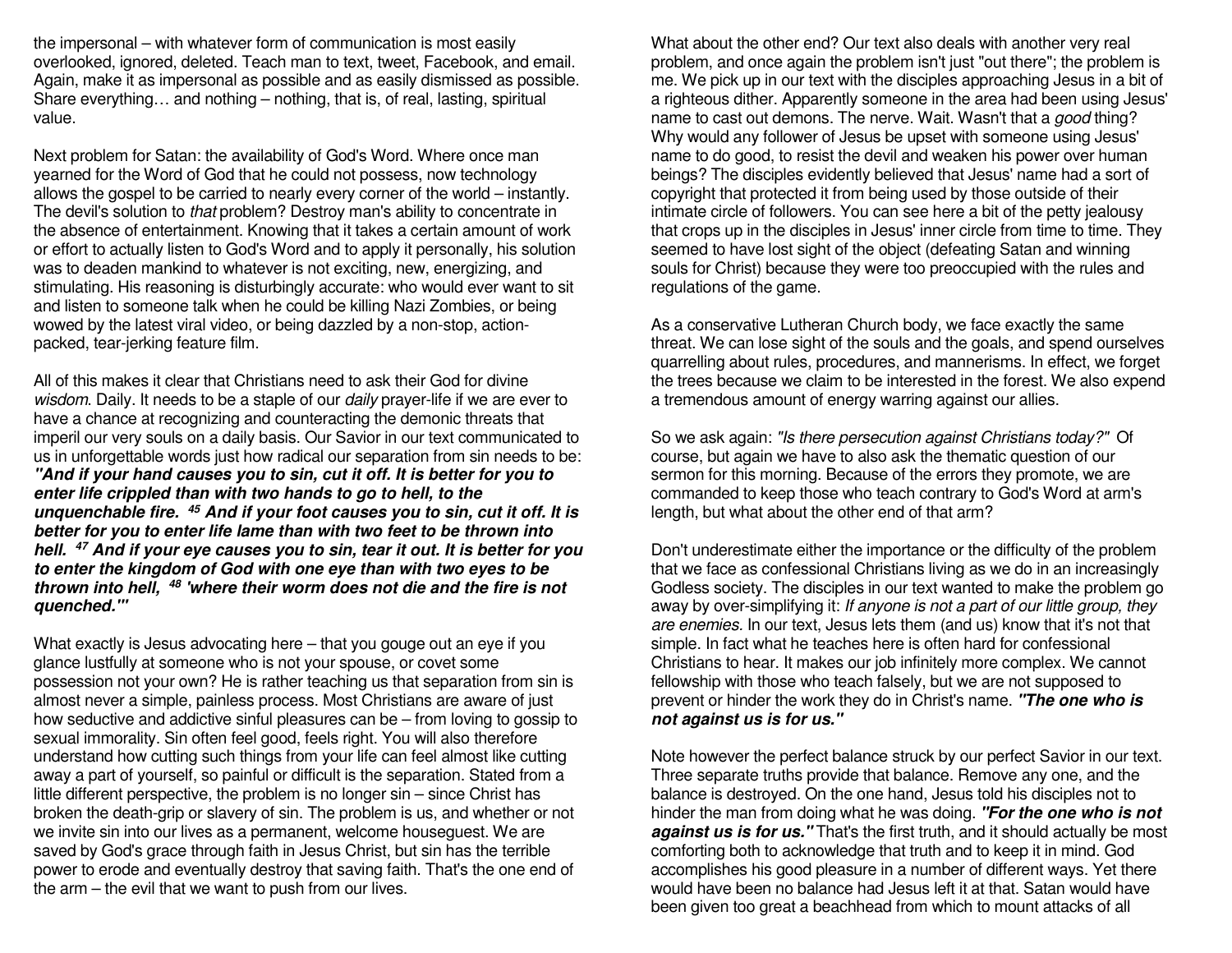kinds against the Church. So Jesus provides perfect balance by establishing two other truths. The first is that while we are not to try to hinder the kingdom work of others, we are not supposed to join them. We need to separate from those who teach something **"contrary to the doctrine which you have learned,** "but it's not our job to try to prevent the Lord's work from being carried out through them. But what about the error? Condemn it and separate yourselves from it, but understand that it's not our job to fix another church's errors.

We tend to have a problem with that, don't we? We tend to see ourselves as the Super Heroes that are called to correct all injustices we encounter in life. We need to also therefore learn when to leave such things to God, and to the Christian group that is teaching and promoting error. So also in our text he provides that third point of balance: **"Whoever causes one of these little ones who believe in me to sin, it would be better for him if a great millstone were hung around his neck and he were thrown into the sea."**

Do you see the problem if Jesus had not added this last? How easy for the devil to promote unionism, doctrinal laxity, and indifference. How easy for him to play down the importance of every single doctrine of Holy Scripture. Suppose Jesus had only given the command not to hinder another Christian's ministry. Wouldn't he have thereby been giving some sort of stamp of approval – not only on what other Christians were *doing*, but also on what they were preaching and teaching? Jesus erased any such nonsense with the dramatic words of verse 42, **"Whoever offends one of these little ones…"**To **"offend"** means to cause someone to stumble in his faith. It is a very strong word with its roots in the image of a death trap or deadfall set to crush the life out of an unsuspecting target. Jesus was not going to prevent those who were not part of his core group, but he offered all such the strongest of warnings concerning the effects of false doctrine and practice on precious souls bought with his blood. Yet note how that warning was intended to be self-applied. We can and should speak the truth in love, but the correction has to be self-imposed – internally rectified, not externally. Their problems are not ours to correct.

Again we see the strength in Christian balance. There is nothing weak here, nothing non-committal or lukewarm. Christianity calls for drastic, decisive action – which should not surprise us. Christianity itself, from first to last, was born of drastic, decisive action. Already in the Garden of Eden the tone was set. After man had sinned, God cursed the ground and decisively and mercifully drove mankind from the Garden so that they would not eat of the Tree of Life and live forever in sin. When God saw that the world was too evil to survive, he sent the Flood and began over with Noah and his sons. When God saw that there was no nation suitable to bear the Promised Savior, he called Abram to take drastic action - leave father and mother, house and home, move to an unknown land, and begin a new race. Down through the

ages men of God were called upon to take drastic actions, leading finally to the most drastic action of all: God was made man in the person of Jesus Christ, who then offered his life in the death on the cross - all to pay a sin debt that he himself did not owe.

There is nothing whatsoever that is indecisive or halfhearted about any of this. **"God so loved the world that he gave his only-begotten Son…"** Think about that for a moment. There is nothing soft or non-committal in what God has done for us in his Son, Jesus Christ. He sentenced his own Son to pay for our sins with his very life. Because of that, you and I stand holy and righteous in God's sight. Your sins are forgiven – by grace through faith.

God has therefore provided not only the solution to our sin problem (by sending his Son to pay for our sins), he has also given us crystal clear direction for how we are to share that message of forgiveness with the world. Amen.

### **Scripture Readings**

ESV **Numbers 11:16-17, 24-29** Then the LORD said to Moses, "Gather for me seventy men of the elders of Israel, whom you know to be the elders of the people and officers over them, and bring them to the tent of meeting, and let them take their stand there with you. <sup>17</sup> And I will come down and talk with you there. And I will take some of the Spirit that is on you and put it on them, and they shall bear the burden of the people with you, so that you may not bear it yourself alone. 24 ¶ So Moses went out and told the people the words of the LORD. And he gathered seventy men of the elders of the people and placed them around the tent. <sup>25</sup> Then the LORD came down in the cloud and spoke to him, and took some of the Spirit that was on him and put it on the seventy elders. And as soon as the Spirit rested on them, they prophesied. But they did not continue doing it. <sup>26</sup> **[** Now two men remained in the camp, one named Eldad, and the other named Medad, and the Spirit rested on them. They were among those registered, but they had not gone out to the tent, and so they prophesied in the camp. <sup>27</sup> And a young man ran and told Moses, "Eldad and Medad are prophesying in the camp." <sup>28</sup> And Joshua the son of Nun, the assistant of Moses from his youth, said, "My lord Moses, stop them." <sup>29</sup> But Moses said to him, "Are you jealous for my sake? Would that all the LORD's people were prophets, that the LORD would put his Spirit on them!"

ESV **James 5:13-20** Is anyone among you suffering? Let him pray. Is anyone cheerful? Let him sing praise. <sup>14</sup> Is anyone among you sick? Let him call for the elders of the church, and let them pray over him, anointing him with oil in the name of the Lord. <sup>15</sup> And the prayer of faith will save the one who is sick, and the Lord will raise him up. And if he has committed sins, he will be forgiven. <sup>16</sup> Therefore, confess your sins to one another and pray for one another, that you may be healed. The prayer of a righteous person has great power as it is working. 17 Elijah was a man with a nature like ours, and he prayed fervently that it might not rain, and for three years and six months it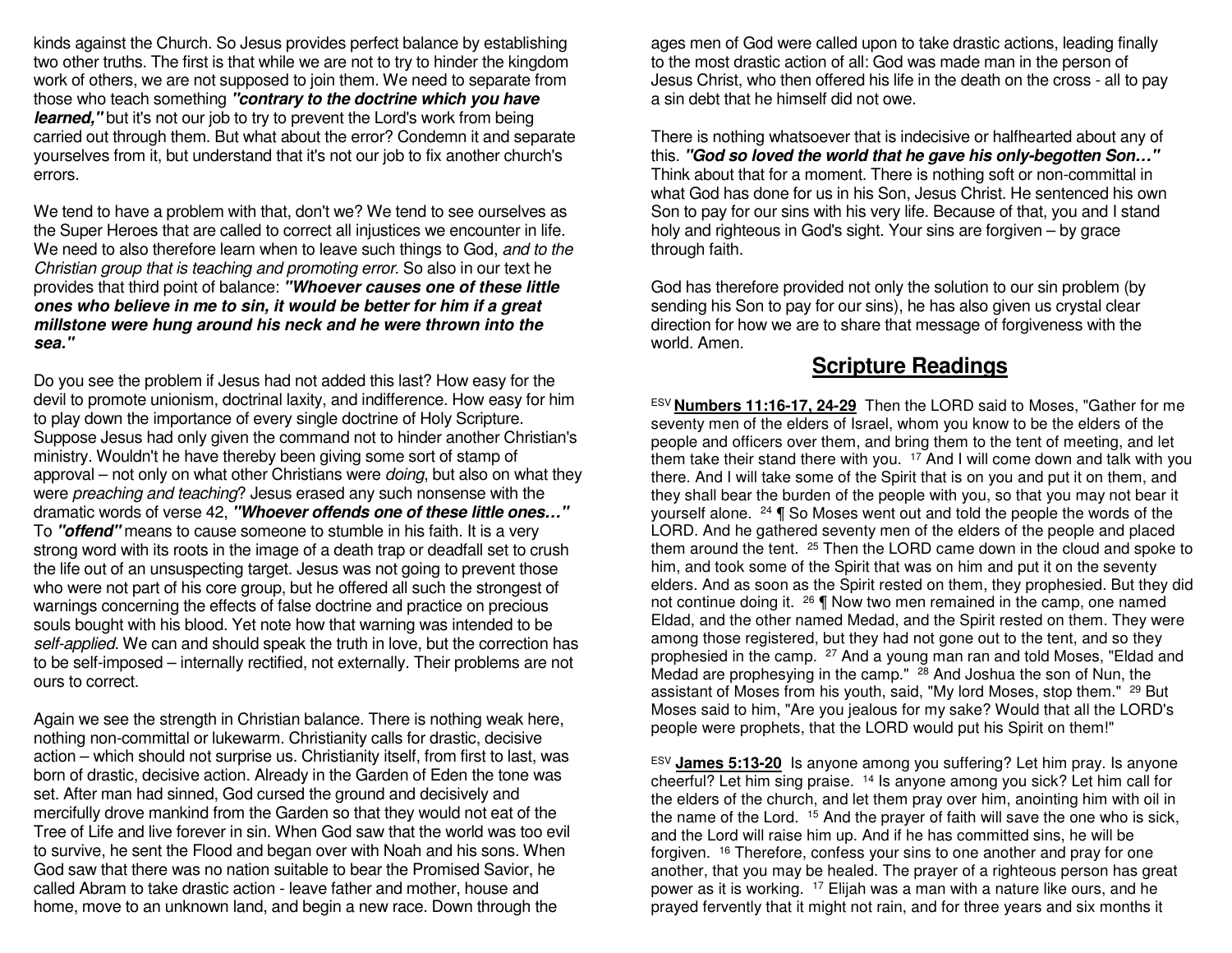did not rain on the earth. <sup>18</sup> Then he prayed again, and heaven gave rain, and the earth bore its fruit. <sup>19</sup>  $\P$  My brothers, if anyone among you wanders from the truth and someone brings him back, <sup>20</sup> let him know tha